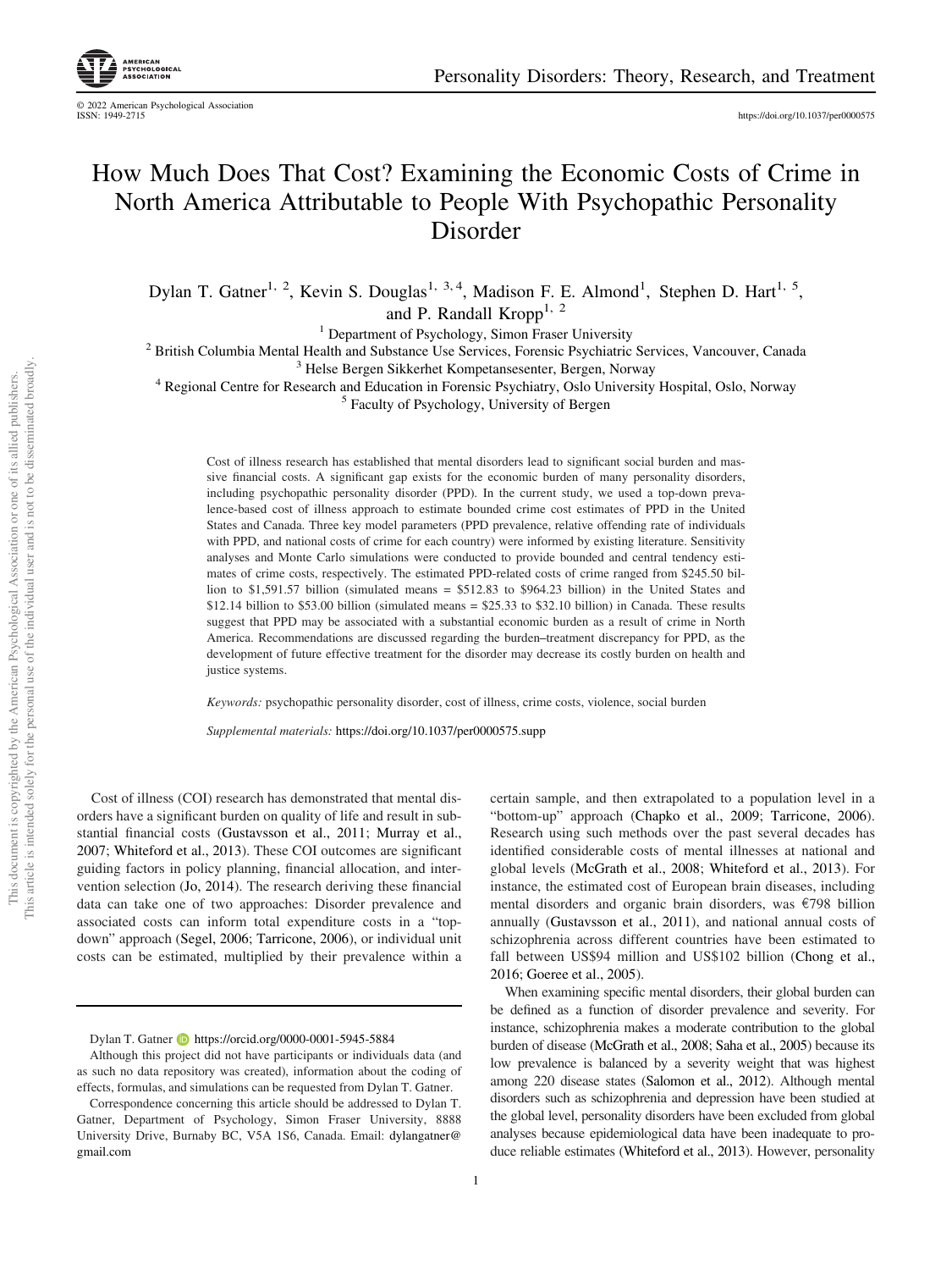disorders have been subject to some economic cost estimation at continental and national levels, with substantial variability in value. In Europe, personality disorder costs were estimated at  $\epsilon$ 27.35 billion in 2011 or  $\epsilon$ 6,328 per patient (Gustavsson et al., 2011), whereas within a large Dutch sample, direct medical costs and indirect costs were estimated at almost twice as much (i.e., e11,126; Soeteman et al., 2008). Even higher costs (£65,545) for each patient were estimated over just 6 months in a study of individuals with severe and dangerous personality disorders completing intensive inpatient treatment (Barrett et al., 2005). These estimates suggest that mental disorders, including personality disorders, strongly contribute toward many nations' costs of overall illness.

Research has been equivocal on whether specific personality disorders cost more than other mental disorders such as generalized anxiety and schizophrenia (Barrett et al., 2005; Gustavsson et al., 2011; Soeteman et al., 2008). Given the pervasive dysfunction associated with personality disorders, they have a high likelihood for large financial associations across various social systems. In particular, substantial research has been conducted on the costs of borderline personality disorder (BPD), with estimates across developed countries ranging from £5,240 to US\$52,562 per person annually for direct costs (Bateman & Fonagy, 2003; Hall et al., 2001; Hörz et al., 2010; Jerschke et al., 1998; Palmer et al., 2006) and from  $\text{\textsterling}16,852$  to  $\text{\textsterling}28,026$  per person annually when indirect costs are included (Salvador-Carulla et al., 2014; Van Asselt et al., 2007; Wagner et al., 2014). Moreover, a study that used top-down COI methodology estimated the annual cost of BPD in Germany at  $\epsilon$ 8.69 billion (Wunsch et al., 2014), demonstrating that the annual national costs of certain personality disorders may be equivalent to, or greater than, the costs of other mental disorders.

Aside from BPD, a noticeable gap in the literature exists for the economic burden of personality disorders. Psychopathic personality disorder, which can be conceptualized as a more severe version of antisocial personality disorder (Coid & Ullrich, 2010; Yoon et al., 2021), is characterized by longstanding problems with empathy, manipulativeness, irresponsibility, impulsivity, dishonesty, and a pattern of social misconduct (Cleckley, 1941, 1976; Cooke et al., 2012; Hare, 2003). Considering the substantial intraindividual comorbidity of personality disorders (Mullins-Sweatt, 2013; Widiger et al., 2009; Widiger & Trull, 2007) and the conceptual and empirical overlap between BPD and PPD (Miller et al., 2010; Pauli et al., 2018; Viljoen et al., 2015), an established body of PPD COI research may be expected. Yet, this reasoning does not prove true. Few examinations of the economic cost of PPD exist, regardless of the individual- and societal-level dysfunction linked with this personality disorder.

#### Harmful Outcomes of PPD

Previous research has linked PPD to multiple negative outcomes. Higher scores on the Psychopathy Checklist–Revised (PCL-R; Hare, 2003), a common and validated tool for the measurement of PPD (Acheson & Olmi, 2005; Hart et al., 1995; Storey et al., 2016), are associated with illicit substance use (Hemphill et al., 1994; Walsh et al., 2007) and suicidality (Douglas et al., 2006; Verona et al., 2012). The negative impact of PPD may also extend to the workplace, as scholars have suggested that psychopathic employees may contribute to significant financial losses since the early 20th century (Powers, 1920). More recently, there is evidence that PPD is associated with risky financial decision-making and poor financial success (Boccio & Beaver, 2015; Costello et al., 2019; ten Brinke et al., 2018). In addition to these dysfunctional correlates, previous research has most commonly focused on the associations between PPD, violence, and crime. PPD has been described as a robust moderate predictor of criminal recidivism across samples of adult and juvenile offenders and forensic psychiatric inpatients (Guy et al., 2010; Hawes et al., 2013; Leistico et al., 2008). Moreover, those with the disorder have been reported with higher rates of violent recidivism and higher recidivism severity (Baskin-Sommers et al., 2013; Howard et al., 2014; Leistico et al., 2008; Salekin et al., 1996).

Psychopathy is often conceptualized as a dimensional construct (Maraun & Hart, 2016; Sellbom & Drislane, 2021); however, in clinical practice and field settings, categorical classifications (i.e., PPD vs. non-PPD) are used, often based on a PCL-R cutoff score of approximately 30 (Hare, 2003). From this categorical perspective, the prevalence of PPD has been crudely estimated at approximately 1% of the general population (Blair et al., 2005; Hare, 1991). Yet, those with PPD comprise a much larger proportion of incarcerated populations  $(15\% - 25\%)$ ; Hare, 1999)<sup>1</sup>, and as noted earlier, this disorder is associated with many harmful outcomes. These concerns have led scholars to suggest that a serious social burden is associated with PPD (Beaver et al., 2014; Hare, 1999; Kiehl & Hoffman, 2011; Reidy et al., 2015; Viding et al., 2014). However, extant research has made few efforts to quantify the economic severity of this burden—a pressing concern due to the considerable crime cost estimated for Western nations.

## Psychopathic Personality Disorder Cost Estimations

Modern crime costing dates back several decades (Cohen, 1988) and has been described as a central way to inform policy and augment societal well-being (Cohen, 2020). The cost of crime in each nation must be quantified before estimating what portion of it is attributable to individuals with PPD. In a systematic review of national crime costs in developed countries, substantial cost variability emerged across nationalities and studies reporting on the same country (e.g., Australian total crime costs ranged from AUD9 to AUD35 billion; Wickramasekera et al., 2015). The United States had the highest national costs of crime (US\$450 billion to US\$3.20 trillion), whereas Canadian crime costs were estimated at CAD100 billion in 2008 and CAD81.50 billion in 2011, respectively (Easton et al., 2014; Zhang, 2011).

With such large economic burdens attributed to crime, it is surprising that comprehensive estimations of the burden of adult manifestations of PPD have not been fully conducted. A recent empirical examination (DeLisi et al., 2018) reported that certain self-reported psychopathic features (e.g., callous unemotionality) were associated with increased crime costs; however, these findings were derived from a sample of delinquent youth. At the adult level, a brief top-down estimate by Kiehl and Hoffman (2011) indicated that PPD was associated with US\$460 billion in direct costs. However, this estimate carries some limitations. The authors

<sup>&</sup>lt;sup>1</sup> The current analysis conceptualized psychopathy from a disorder perspective rather than a variable- or continuum-centric approach, which allowed us to conduct a COI study. In turn, this allowed person-centric implications for those who are classified as having PPD or being highly psychopathic.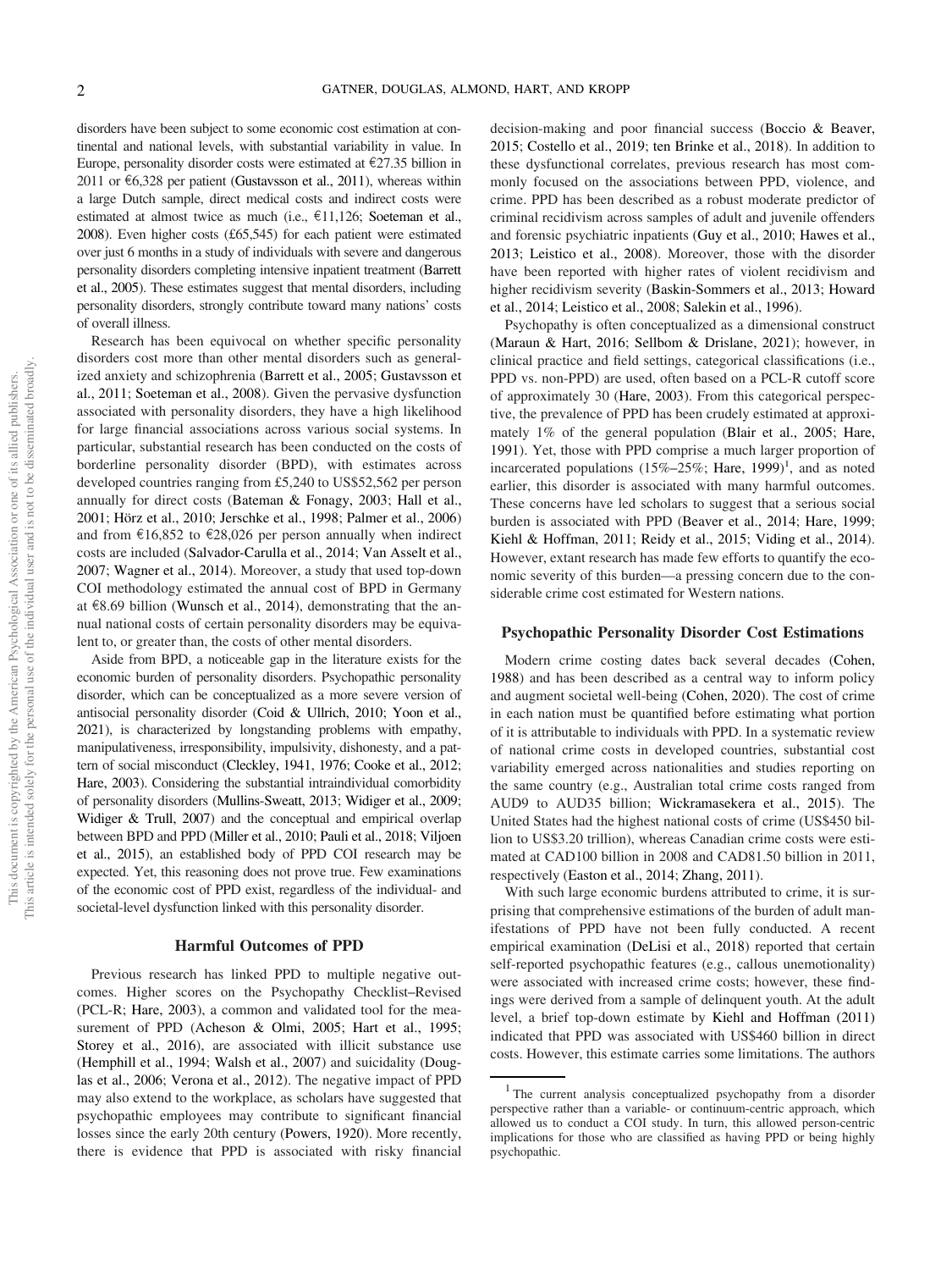did not account for the differing prevalence rates of PPD, which fluctuates across offenders depending on institution type (e.g., security level, federal vs. state/provincial, and community-based) and the increased relative offending rates of those with PPD. Furthermore, this estimation did not account for indirect crime costs (e.g., victim pain and suffering), which has previously been shown to be the largest cost category (Wickramasekera et al., 2015; Zhang, 2011). In considering these limitations, the aforementioned estimate is a starting point of understanding the crime costs attributable to PPD. However, a comprehensive estimation remains warranted to investigate the veracity of Kiehl and Sinnott-Armstrong's (2013) claim that PPD might be "the most expensive mental health disorder known to man" (p. 1).

## Current Study

The purpose of the current study was to fill a literature gap by comprehensively estimating financial costs of PPD among adults in the United States and Canada as a result of crime. Using a topdown approach, we estimated the prevalence and offending rates of individuals with PPD. We applied these parameters in an aim to refine the previous estimations of costs of crime made by Kiehl and Hoffman (2011), using bounded cost estimates. We hypothesized that the cost of crime associated with PPD would be disproportionally higher than for offenders without PPD, considering the increased rates and severity of offending in individuals with PPD (Baskin-Sommers et al., 2013; Howard et al., 2014; Leistico et al., 2008). Given that the cost of crime accounts for significant portions of the national gross domestic product (GDP; Anderson, 2012; Easton et al., 2014; Zhang, 2011), we also hypothesized that the estimated national PPD crime costs would be comparable with the overall costs of BPD and schizophrenia, two other mental disorders that are associated with substantial economic burden.

### Method

#### Procedure

We selected a prevalence-based, top-down approach to estimate the cost of crime associated with PPD. Approval was received by the relevant institutional review board. A prevalence-based approach was chosen over an incidence approach (i.e., number of new PPD diagnoses) because PPD is predominantly assessed using measures such as the PCL-R (Hare, 2003), which evaluates a static lifetime prevalence of the disorder. Reasonably accurate population-level base rates are required for a top-down approach, but in contrast to bottom-up sample-driven estimations, cost extrapolation is not necessary, which negates sampling generalizability concerns (Tiainen & Rehnberg, 2010). That is, a top-down approach is not bounded by institutional unit costs that can be too specific to generalize to larger populations (e.g., national costs).

## Assumed Model Parameters

#### PPD Prevalence

An accurate assessment of PPD prevalence in the general population is difficult to estimate, as it requires extensive and multisourced collateral information that is typically unavailable in most countries. Due to the current study's focus on the estimated cost of crime, the prevalence of PPD was only assessed for correctional populations. In North American provincial/state and federal incarcerated samples, PPD prevalence has ranged from 11% to 38% when specified diagnostic criteria was a PCL-R score  $\geq 30$  or a PCL:SV score  $\geq$ 18 (Gatner et al., 2018; Hare, 1991, 2003; Harpur & Hare, 1994; Hart et al., 1995; Olver & Wong, 2015; Storey et al., 2016; see online supplemental materials).<sup>2</sup> Canadian studies have produced prevalence rates that were higher and lower than American PPD rates, but given the apparent overlap in prevalence ranges, the rates were assumed to be equal between both countries for incarcerated offenders.

The reported difference of PPD prevalence in offending populations serving their sentence in prison versus the community has been equivocal. Some findings have suggested that PPD prevalence is lower among offenders being supervised in the community (i.e., 2% to 9%; Douglas, 2018; Guy et al., 2015; Storey et al., 2009), whereas other literature has reported less disparate prevalence among Canadian and U.S. community-based offender samples (i.e., 13% to 30%; Gunter et al., 2011; Harris, 2001; Jackson, 2016; Porter et al., 2001). Overall, these studies suggest that psychopathy rates are likely partially but not completely reduced among a range of offenders serving community-based sentences. Therefore, to account for offenders serving community-based sentences, we assumed an 80% reduction in the prevalence of PPD (i. e., 20% the prevalence of in custody settings) for 50% of the North American offending population. This 50% reflects the proportion of individuals in the United States and Canada that were reported to be serving a probation or provincial community sentence, respectively (Kaeble & Cowhig, 2018; Malakieh, 2018). When accounting for this reduction, the overall offender PPD prevalence was assumed to be 60% the rate estimated from research on incarcerated individuals. Thus, the North American PPD prevalence of all offenders was estimated to range from 6.6% to 20.4%.

## Rate of Crime of Individuals With PPD

Previous meta-analyses have examined the association between violence, crime, and psychopathy. To include research with diverse effect size estimates, all effect sizes reported in previous meta-analyses (i.e., *d* values, log odds ratios, *r* values, area under the curve values) were converted into odds ratios (ORs). A metaanalytic calculator (Wilson, 2018) was used to convert log odds ratios to ORs, whereas area under the curve values were first converted to *d* values using Rice and Harris's (2005) formula. All Cohen's *d* values were converted to ORs using the formula log  $(OR) = d(\pi/\sqrt{3})$ . Bivariate correlation *r* values were converted to *d* (and subsequently to ORs) using the formula  $d = 2r/(\sqrt{(1-r^2)})$ .

Because the analyses focused on PPD as an entire disorder, the Walters (2003b) meta-analysis effects were pooled, as it reported only PCL-R factor score effects (i.e., no total score effects were reported). That is, its OR effects for general recidivism (Walters, 2003b) were 1.72 and 3.43 for PCL-R Factor 1 (interpersonalaffective deficits) and Factor 2 (impulsive-antisocial deficits), respectively (see online supplemental materials). After dividing

 $2$  One study that reported a PPD prevalence of 38% was removed from the primary analyses of this study because it was deemed far higher than is typically reported in the broad PPD literature.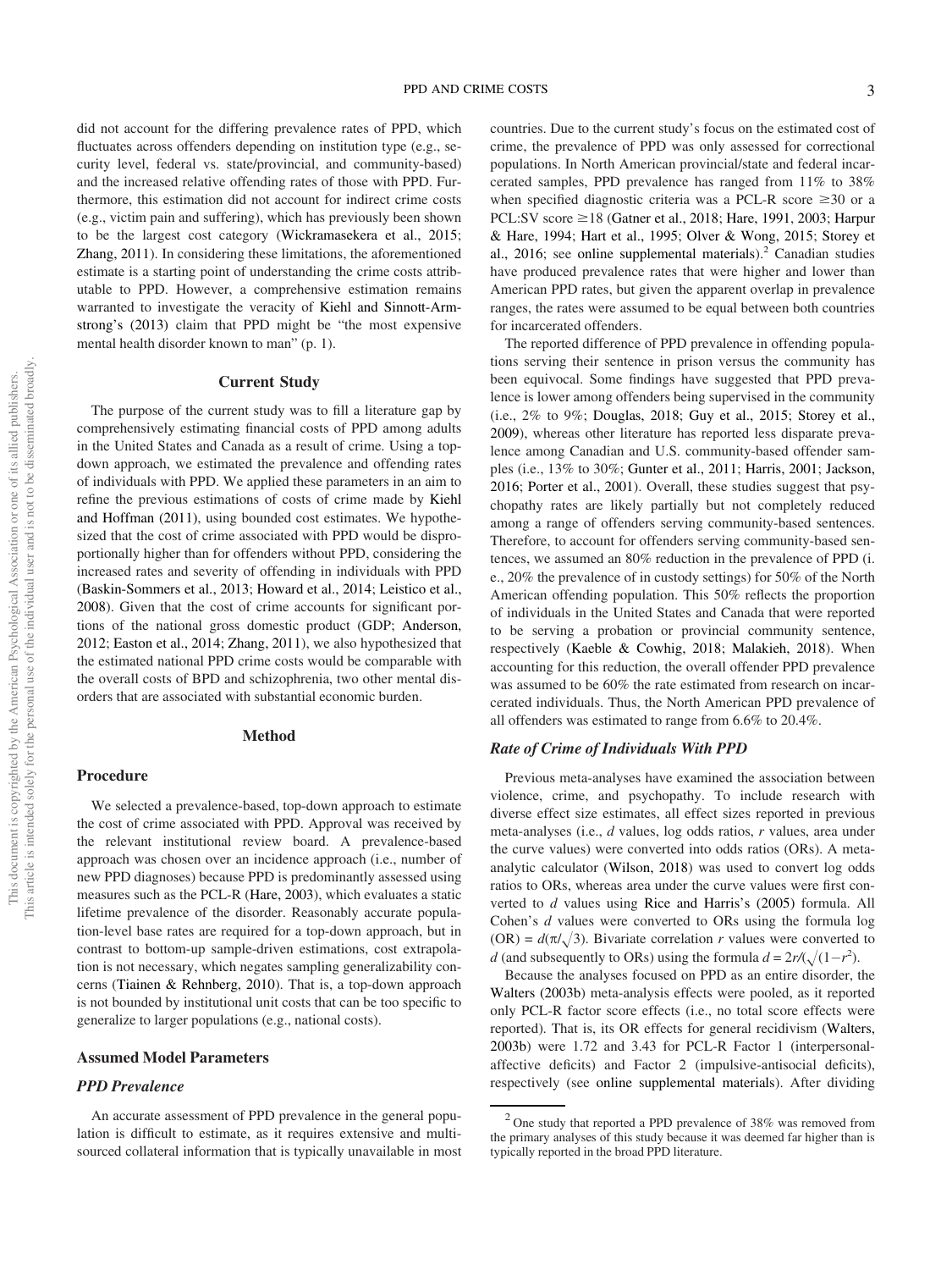the sum of these effects in half, the pooled OR effect size was 2.58. These estimates were not exact reflections of the total scores, but they served the purpose of increasing the number of considered effects. Across the identified meta-analyses, the OR range was 2.08 to 3.08, with an unweighted mean effect (i.e., 18.39/7 effects) of 2.63. We are not aware of reliable research on the potentially different rate of undetected crime between offenders with and without PPD, so it was assumed that PPD offending rates for detected and undetected crime were equal.

## National Cost of Crime

United States. The estimated economic burden of crime in the United States was \$1.7 to \$3.2 trillion in 2012 (Anderson, 2012). Anderson derived these costs using a bottom-up approach based on market-based estimates (financial statements of direct costs such as correctional facility costs), hedonic pricing (increased costs resulting from crime such as housing costs in safer neighborhoods), and contingent valuation methods (surveys of intangible costs of pain and suffering). Several major subcategories underpinned Anderson's overall estimate: crime-induced production cost or cost of goods and services that would not exist without crime, such as corrections and security systems (\$646 billion); opportunity cost such as offenders' and victims' lost time and resources (\$253 billion); risks to life and health (\$756 billion); transfers of goods and services using criminal means, such as selling stolen goods and online fraud (\$1,561 billion). Because transfers do not equate to a net financial loss, the lower crime cost estimate excluded transfers and the higher estimate included transfers. When accounting for inflation at the time of this study in 2020, Anderson's (2012) U.S. cost of crime estimate ranged from US\$1.92 to US\$3.61 trillion. Specifically, crime-induced costs were \$727.62 billion, opportunity costs were \$285.25 billion, risks to life and health costs were \$852.35 billion, and transfers of goods and services using criminal means were \$1,759.93 billion.

Canada. Easton et al. (2014) used a variety of governmental reports and national social surveys to estimate the annual Canadian cost of crime across the 2000s. The authors used various methods to estimate direct (reported policing, correctional, judicial, and private security financial costs) and indirect (e.g., injury compensation values weighted by crime severity and estimated productivity losses) costs of crime for both reported crimes and estimated unreported crime from victimization surveys. For 2009, the estimated cost of crime was CAD85.2 billion, comprising a total criminal justice system cost of \$19.3 billion (i.e., policing, courts, and corrections) and an intangible victim pain and suffering cost of \$47 billion. Easton et al. s'(2014) cost estimate of crime in 2009 was deemed reasonably conservative due to the exclusion of distress or fear and costs to secondary parties such as family from estimated victim suffering costs, the exclusion of drug-related medical care from estimated medical costs, and the use of the lower bound of a confidence interval generated by meta-analysis to estimate the cost of a criminal fatality (\$5.5 million; Viscusi & Aldy, 2003).

Using common costing estimation methods (e.g., injury compensation values and economic valuation of individual lives) and information sources (e.g., governmental spending surveys and social surveys) Zhang (2011) also estimated the cost of crime in Canada in 2008 at approximately \$100 billion. Specifically, the tangible costs of crime (e.g., criminal justice system costs, direct victim costs, and third-party costs) amounted to \$31.4 billion, whereas the intangible costs (e.g., loss of life, pain, and suffering) were estimated at \$68.2 billion. Transformed to account for inflation, Easton et al.'s (2014) and Zhang's (2011) total Canadian costs of crime estimates in 2020 dollars were \$94.84 billion and \$120.18 billion, respectively.

## Cost Estimation Analysis

The estimated cost of crime attributable to PPD was based off the following original formula:

Cost of Crime Associated With PPD = (Proportion of Total Crime Accounted for by Those With PPD)  $\times$  (the Total Cost of Crime), where the first parenthetical component (i.e., proportion of total crime accounted for by those with psychopathy) was estimated by using the following formula: Total Proportion of Crime = Proportion of PPD Crime  $+$  Proportion of Non-PPD Crime. More specifically, Total Proportion of Crime = x(PPD Rate of Crime)(PPD Offender Prevalence)  $+ x(Non-PPD$  Relative Offending Rate; Non-PPD Offender Prevalence).

Sensitivity analyses were conducted to provide bounded estimates, given that each parameter has its own set of fixed and random error. These sensitivity analyses estimated the dispersion of annual crime costs attributable to PPD. The parameters ranged from the upper and lower values reported across relevant studies as well as the unweighted mean offending rate (cost of crime = 2 estimates, offending rate = 3 estimates, PPD prevalence = 2 estimates). Twelve separate estimates were reported for the United States and Canada for a total of 24 cost estimations.

To estimate the central tendency of PPD-related crime while modeling for variability in the underpinning parameters, we conducted Monte Carlo simulations, which allow repeated sampling to model numeric results in the face of uncertain parameters (Hunt & Miles, 2015). Monte Carlo simulation requires that parameters and the nature of chance are specified (Barreto & Howland, 2005). The Monte Carlo quantitative model was selected by considering the cost estimate formula of the PPD proportion of crime. The distribution was specified for this formula by considering the data's nature (i.e., discrete proportions) and their limits (i.e., proportions bounded from 0 to 1). The data shape was specified as relatively symmetrical input, which was centered around the mean without extreme outliers, given that it is highly unlikely that all or no crime would be committed by those with PPD. Based on these parameters, a binomial distribution was selected as the best fitting distribution (Mun, 2008). The probability of PPD-attributable crime in the binomial distribution was specified from the average of all possible combinations of PPD prevalence and offending rates. These combinations produced 63 North American proportions (*M =*  $26.85\%$ ; *SD* =  $9.62\%$ ).

### Results

### Dispersion: Single-Estimate Sensitivity Analysis

Sensitivity analyses were conducted to estimate the dispersion of the PPD-related national crime costs across various parameter assumptions. The results revealed a wide range of national economic costs attributable to PPD. For the 12 U.S. estimates (Table 1), the lowest annual total cost of crime attributable to PPD was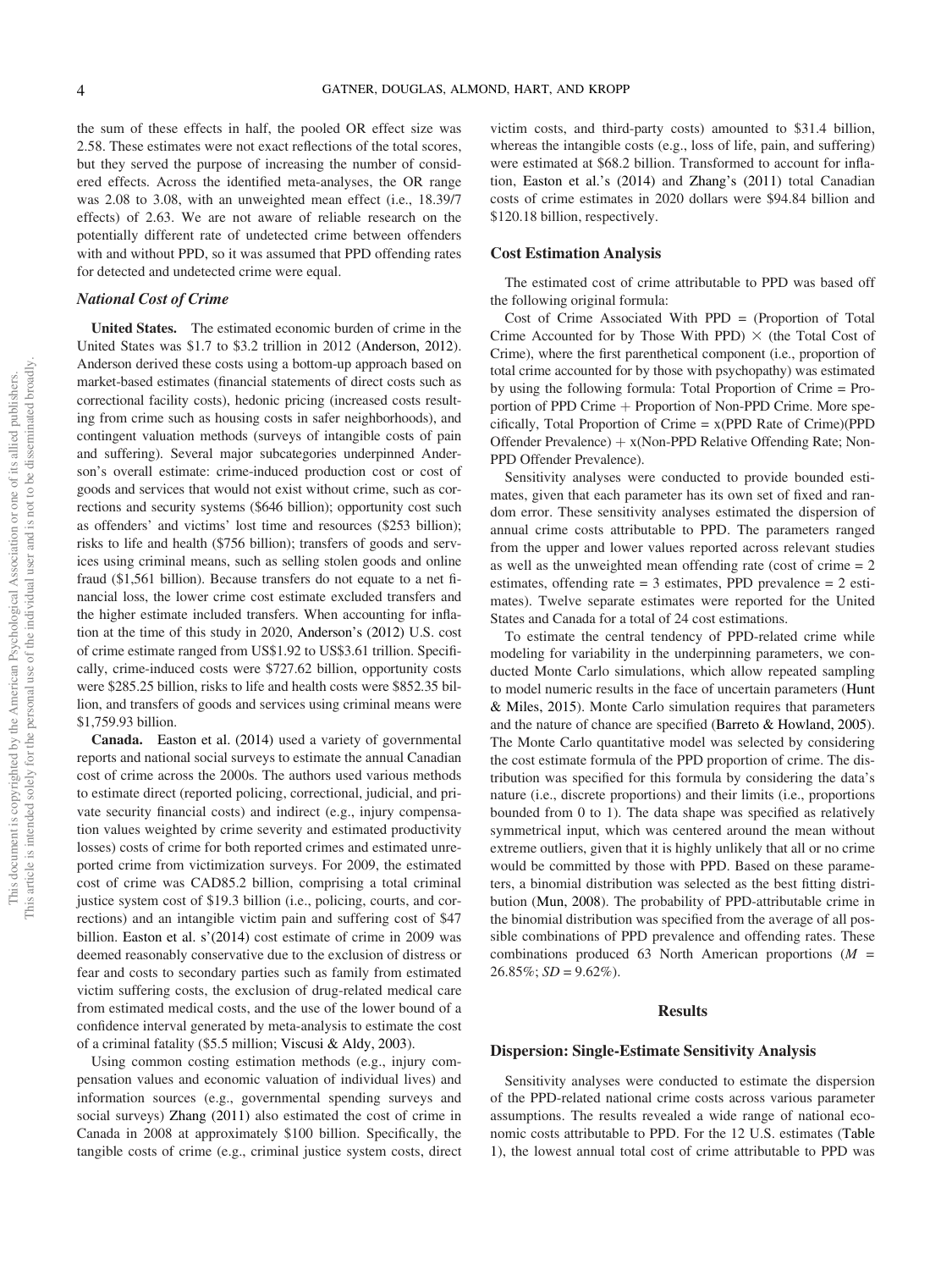| PPD prevalence $(\% )$ | PPD crime<br>rate $(OR)$ | PPD proportion<br>of crime $(\% )$ | U.S. cost of<br>crime (billions) | PPD total cost<br>of crime (billions) |
|------------------------|--------------------------|------------------------------------|----------------------------------|---------------------------------------|
| 6.6                    | 2.08                     | 12.8                               | \$1.918                          | \$245.50                              |
| 6.6                    | 2.63                     | 15.7                               | \$1,918                          | \$301.13                              |
| 6.6                    | 3.08                     | 17.9                               | \$1,918                          | \$343.32                              |
| 20.4                   | 2.08                     | 34.8                               | \$1,918                          | \$667.46                              |
| 20.4                   | 2.63                     | 40.3                               | \$1,918                          | \$772.95                              |
| 20.4                   | 3.08                     | 44.1                               | \$1,918                          | \$845.84                              |
| 6.6                    | 2.08                     | 12.8                               | \$3,609                          | \$461.95                              |
| 6.6                    | 2.63                     | 15.7                               | \$3,609                          | \$566.61                              |
| 6.6                    | 3.08                     | 17.9                               | \$3,609                          | \$646.01                              |
| 20.4                   | 2.08                     | 34.8                               | \$3,609                          | \$1,255.93                            |
| 20.4                   | 2.63                     | 40.3                               | \$3,609                          | \$1,454.43                            |
| 20.4                   | 3.08                     | 44.1                               | \$3,609                          | \$1,591.57                            |

Table 1 *Total Cost of Crime in the United States Associated With Psychopathic Personality Disorder*

\$245.50 billion, whereas the highest U.S. cost was \$1,591.57 billion or \$1.59 trillion. For the 12 Canadian estimates (Table 2), the lowest cost of crime attributable to PPD ranged from \$12.14 billion to \$53.00 billion. Per capita costs of PPD-related crime followed the same trend: costs ranged from US\$742 to US\$4,807 for the United States and CAD322 to CAD1,405 for Canada.<sup>3</sup>

#### Central Tendency: Monte Carlo Simulation

When Monte Carlo simulations were conducted to analyze the central tendency of the PPD cost estimates, the mean proportions of PPD-related crime in North America (*M* = .2617; *SD* = .0456) were consistent with the single-estimate sensitivity analyses. The simulated interquartile range (IQR) was .06 (.2400 to .3000), and the overall simulated range of proportions (.1500 to .4300) fell within the minimum and maximum estimates that resulted from these sensitivity analyses.

When multiplying the low and high 2020 Canadian costs of crime with these simulated proportions, the mean cost of PPD-related crime in Canada was estimated at \$25.33 billion (IQR =  $$22.76$  to \$28.45) and \$32.10 billion ( $IQR = $28.84$  to \$36.05), respectively. In the United States, the 2020 mean cost of PPD-related crime was estimated at  $$512.83$  billion (IQR =  $$460.80$  to  $$576.00$ ) for the lower estimate and \$964.23 billion (IQR = \$866.40 to \$1,083.00) for the higher estimate. These results demonstrate that PPD accounted for substantial crime costs, which were disproportionate to the relatively small PPD prevalence estimates within the offender population. For instance, using a low-end single prevalence estimate (6.6%) with an average recidivism odds ratio (*OR* = 2.63), offenders with PPD are associated with approximately 2.51 times the proportion of crime costs relative to their prevalence.<sup>4</sup>

#### **Discussion**

In this top-down cost estimation study, our results suggest that PPD is associated with a large economic burden as a result of crime. These costs warrant a shift in how systems, policymakers, and clinicians attempt to treat and manage those with prominent psychopathic features. To our knowledge, this is the first econometric analysis of the social burden of PPD among adults using systematic and varied epidemiological assumptions to provide a range of financial estimates for the United States and Canada. In addition to a range of single-point estimates, we conducted Monte

Carlo simulations to estimate a central tendency for PPD-attributed crime costs. The results support our hypothesis that the PPDrelated cost of crime would be disproportionately higher relative to PPD prevalence. These results dovetail with research findings that demonstrate associations between higher levels of PPD, violent behavior, and pervasive recidivism (Baskin-Sommers et al., 2013; Howard et al., 2014; Leistico et al., 2008).

The estimated 2020 U.S. cost of crime attributable to PPD ranged from \$245.50 billion to \$1.59 trillion, whereas Canadian costs ranged from CAD12.14 to CAD53.00 billion. When using lower or more conservative assumptions, mean simulated costs of crime were \$512.83 billion (U.S.); the Canadian cost of crime associated with PPD was CAD25.33 billion. To place these estimates into perspective, the U.S. GDP was US\$21.43 trillion and the Canadian GDP was CAD2.26 trillion, indicating the mean simulated cost of crime attributable to PPD would account for the approximate equivalent of 2.4% of the U.S. GDP and 1.1% of the Canadian GDP. Notwithstanding indexing these PPD costs to national GDP, direct comparisons between the United States and Canada should not be made based on the current PPD costs because of other relevant factors that affect crime costs within each country (e.g., U.S. incarceration rates are disproportionately higher; Weiss & MacKenzie, 2010). For comparison with other national costs, American PPD-related costs were higher than direct costs of American motor vehicle crashes in 2010 (\$242 billion) and for certain estimates, PPD crime costs were similar to American motor vehicle costs including quality-of-life losses (\$836 billion, Blincoe et al., 2015). Canadian PPD-associated costs greatly exceeded all annual transportation injury costs in Canada (i.e., \$4.30 billion; Parachute, 2015) and costs associated with Canadian tobacco use (Dobrescu et al., 2017).

<sup>&</sup>lt;sup>3</sup> In initial analyses, we had included meta-analytic ORs related to violent recidivism and had assumed that PPD prevalence in community correctional supervision contexts was 50% of the custodial PPD prevalence. Higher estimated PPD costs resulted when applying these more generous assumptions. For instance, the US costs ranged from \$331.76 to \$2,255.31 billion, and the Canadian costs ranged from \$16.40 billion to \$75.12 billion.

<sup>&</sup>lt;sup>4</sup> Again, when initially applying more generous assumptions (see Footnote 2), the mean Canadian cost of PPD-related crime was estimated at \$34.57 billion; the mean U.S. cost of PPD-related crime was estimated at \$699.18 billion.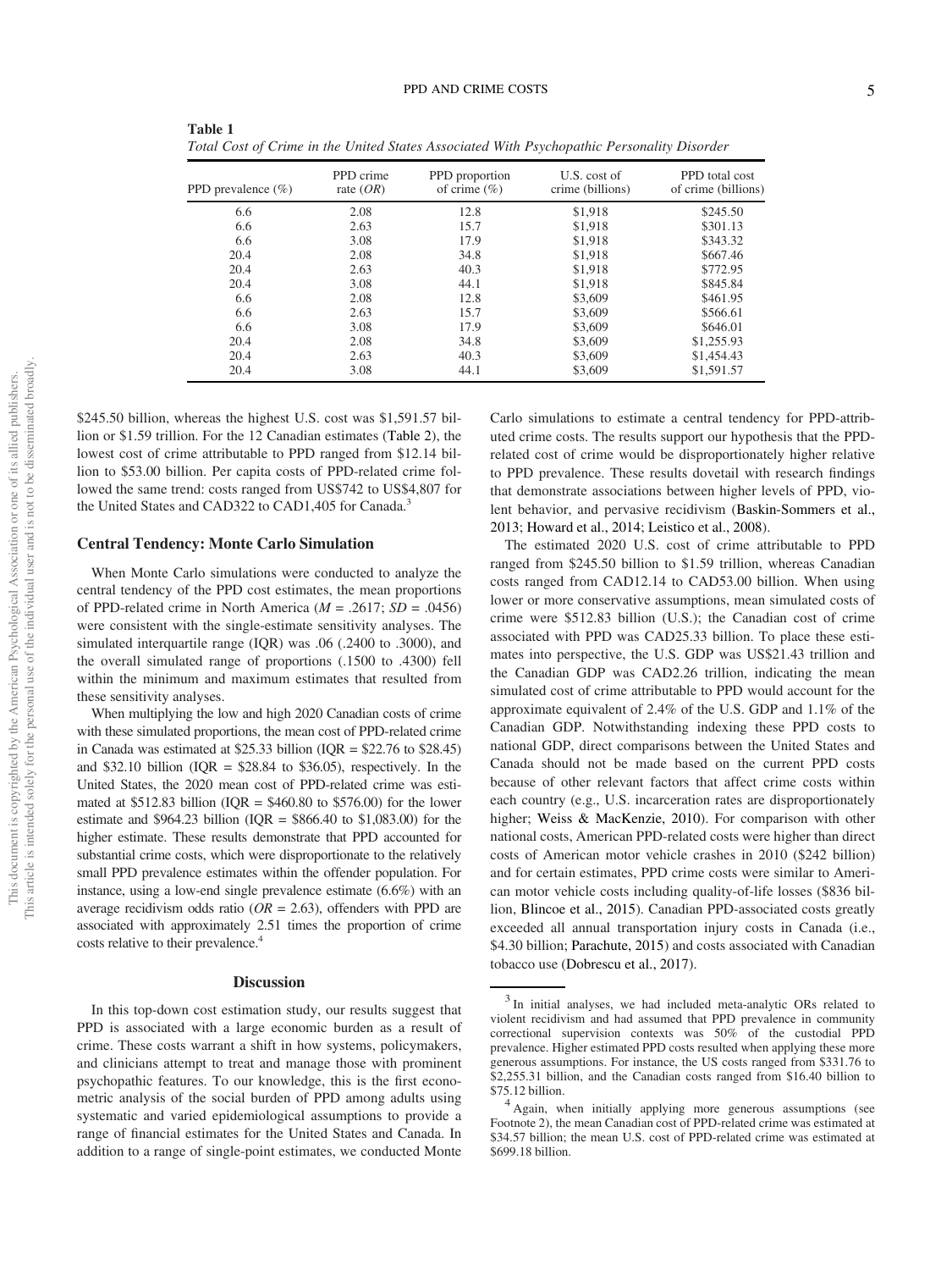| Table 2                                                                         |
|---------------------------------------------------------------------------------|
| Total Cost of Crime in Canada Associated With Psychopathic Personality Disorder |

| PPD prevalence $(\% )$ | PPD crime<br>rate $(OR)$ | PPD proportion<br>of crime $(\% )$ | Canadian cost of<br>crime (billions) | PPD total cost of<br>crime (billions) |
|------------------------|--------------------------|------------------------------------|--------------------------------------|---------------------------------------|
| 6.6                    | 2.08                     | 12.8                               | \$94.84                              | \$12.14                               |
| 6.6                    | 2.63                     | 15.7                               | \$94.84                              | \$14.89                               |
| 6.6                    | 3.08                     | 17.9                               | \$94.84                              | \$16.98                               |
| 20.4                   | 2.08                     | 34.8                               | \$94.84                              | \$33.00                               |
| 20.4                   | 2.63                     | 40.3                               | \$94.84                              | \$38.22                               |
| 20.4                   | 3.08                     | 44.1                               | \$94.84                              | \$41.82                               |
| 6.6                    | 2.08                     | 12.8                               | \$120.18                             | \$15.38                               |
| 6.6                    | 2.63                     | 15.7                               | \$120.18                             | \$18.87                               |
| 6.6                    | 3.08                     | 17.9                               | \$120.18                             | \$21.51                               |
| 20.4                   | 2.08                     | 34.8                               | \$120.18                             | \$41.82                               |
| 20.4                   | 2.63                     | 40.3                               | \$120.18                             | \$48.43                               |
| 20.4                   | 3.08                     | 44.1                               | \$120.18                             | \$53.00                               |

When comparing the economic impacts of PPD to other mental disorders, these findings support the hypothesis that PPDrelated crime costs were at least comparable with overall economic COI estimates for either BPD or schizophrenia. European annual national cost estimates of BPD have ranged from  $\epsilon$ 2.22 to  $E8.69$  billion (Van Asselt et al., 2007; Wunsch et al., 2014), whereas in Canada, schizophrenia was estimated to cost \$6.85 billion in 2004 (Goeree et al., 2005). These mental health costs are well below the estimated U.S. and Canadian PPD-related crime costs, providing initial data that PPD may have similar or greater societal costs than BPD or schizophrenia. However, this claim requires further empirical research, as diverse costing methodologies and outcomes have been more reliably considered across these latter disorders. It is possible, for instance, that the cost of self-injurious behaviors that is associated with BPD (Oldham, 2006) may balance the cost of PPD-associated violence. In addition, treatment services are provided less frequently to those with PPD than psychotic disorders or BPD, which may result in substantial differences in health-care costs. Nevertheless, the present findings suggest that greater resources and more emphasis should be given to treating and managing PPD because its economic impact is possibly similar to disorders such as BPD and schizophrenia, which rightfully lie at the forefront of clinical research.

## Limitations

Our study results are underpinned by methodological decisions and assumptions surrounding three primary parameters of interest: PPD prevalence, PPD relative offending rates, and national crime costs. Although we aimed to use conservative estimates for these parameters (e.g., removing outlier prevalence rates and excluding violence-only effects), readers should nevertheless consider the possibility of inflated PPD prevalence and offending rates and attend to the entire range of PPD-related crime cost estimates provided in the current study, including the Monte Carlo simulations. Moreover, the current study took a prevalence-based COI approach, which can be susceptible to overestimating costs if the illness incidence is declining across cohorts while disability costs are either declining over time or rising over the course of the illness (Tarricone, 2006). However, there is no evidence suggesting the incidence of PPD is declining or that there are fluctuations in treatment and disability costs.

This study also assumed that each crime was independent of other crimes, when it is possible that some crimes may share direct costs (e.g., one unit of policing costs is applied to five convictions that occurred concurrently). It is unclear whether people with PPD are more, less, or similarly likely to commit crimes concurrently. If PPD is associated with more crimes that are handled concurrently, this study may have overestimated direct PPD-related crime costs; however, these direct criminal justice costs account for a small portion of the total cost of crime. It is also unclear whether the government reports that informed most estimates of national crime underwent the same scrutiny as peerreviewed journal articles. The U.S. cost of crime (Anderson, 2012) was the exception and provided two different estimates, but an independent cost estimation from a separate source would increase American crime cost reliability. The crime cost estimations were also required to be transformed to 2020 values, and actual costs of crime may not have followed the same trajectory as inflation. If there was a significant mismatch between inflation and changes in crime costs in these years, additional error would be introduced into the current cost estimates.

Finally, it is possible that we have underestimated rather than overestimated PPD costs. We assumed undetected and detected crimes held similar offending ratios between those with and without PPD. To the extent that undetected crime or the dark figure of crime is even more strongly associated with PPD, then we may have underestimated overall crime costs associated with the disorder. Moreover, this was not a comprehensive COI study because we only estimated crime costs (e.g., health and direct productivity costs were not considered). To the extent that PPD is associated with early mortality, increased use of health services, or underproductivity due to lower educational and employment accomplishments, the overall cost of PPD is likely much higher than our crime-related estimates. As such, PPD researchers interested in the disorder's broad social burden should test different financial assumptions and outcomes to achieve a better sense of the central tendency and dispersion of PPD crime and other costs.

#### Conclusions and Implications

Diversifying methods and correlates of crime costs have been described as an important undertaking (Cohen, 2020), and the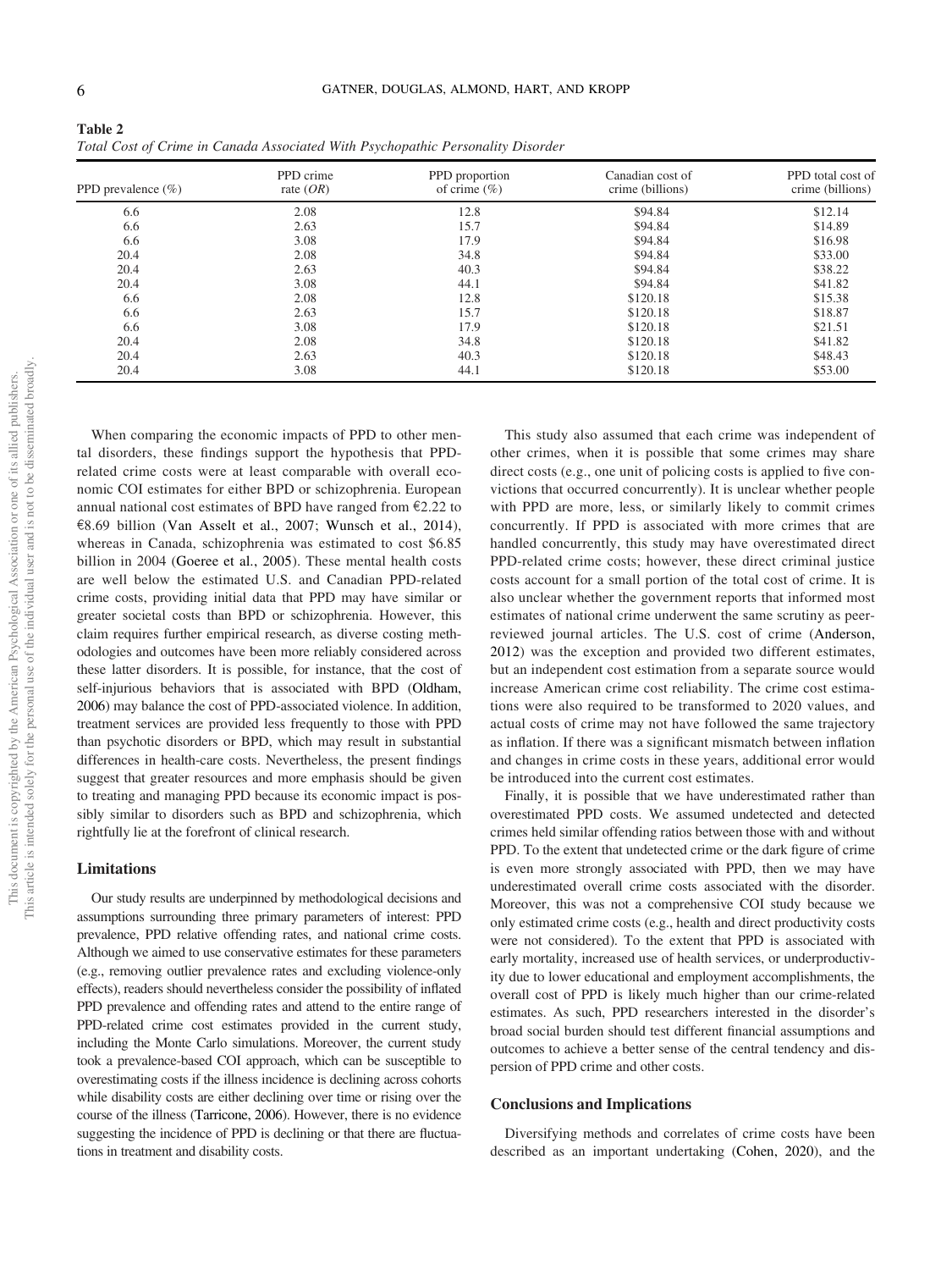current study attempted to understand crimes costs through this unique lens. Quantifying PPD-related crime costs is a novel undertaking within the psychopathy literature, and understanding the national crime costs associated with PPD can provide additional context to its dysfunctional impact. Our findings demonstrated that PPD was associated with sizable crime costs, suggesting that the disorder may have a significant societal burden. Even at the lowest and most conservative estimates, PPD-related financial costs were objectively meaningful and warrant economic, policy, and clinical intervention. Specifically, the estimated cost of crime attributable to PPD in the United States (i.e., interquartile ranges of US \$460.80 to US\$576.00 billion and US\$866.40 to US\$1,083.00 billion) typically exceeded the estimates of Kiehl and Hoffman (2011), who reported \$460 billion.

Because PPD is associated with an increased offending rate, those with prominent psychopathic features will account for a disproportionate amount of crime costs relative to their prevalence. Still, those with PPD account for only a subset of the full offender population. As such, our findings also suggest that overall, more crime costs are associated with those without PPD. PPD is only one key risk factor for criminal recidivism (Andrews & Bonta, 2010), and there may be ways to identify high-cost individuals using various criminogenic risk factors. As such, it is possible that we overestimated the crime costs associated directly with PPD, although this may be offset by other potential economic costs (e.g., health care and job productivity) that should be explored in future COI research of PPD. This issue notwithstanding, the current economic estimates lead us to recommend that policymakers prioritize research, treatment, and correctional management methods for PPD to reduce recidivism costs associated with the disorder.

Policymakers and clinicians in criminal justice and psychiatric systems should be concerned about the burden–treatment discrepancy for individuals with PPD. This group, with such a large financial burden, has a limited body of evidence for treatment and management efficacy. For example, a review of North American research funding databases shows a substantial disparity in monetary value of grants for studying the treatment of PPD versus BPD (e.g., \$1,227,818 vs. \$3,341,505; Canadian Research Information System, 2018). This funding inequality may be due, in part, to the stigma that PPD has intuitively been proposed to carry (Sheehan et al., 2016). It is possible that such stigmatizing effects may be lessened and policy buy-in may increase with the use of system-congruent language (e.g., *crime-prevention program* over *mental health treatment*), as the majority of PPD treatment and management will occur within correctional systems. By translating PPD's association with crime and violence into financial values, funding agencies and policymakers may be able to digest this information more easily than traditional statistical effect sizes, which also may serve as motivation to increase treatment and management strategies for PPD.

Given the costs outlined in the current study, what options are there to reduce costs and improve healthy outcomes for those affected by PPD? The extant intervention literature on PPD has provided some evidence that investing early in the developmental trajectory may be beneficial, as PPD may be more malleable earlier in life (Hawes et al., 2013) and early intervention has been demonstrated to be efficacious and cost-effective for at-risk youth (Cohen & Piquero, 2009; National Institute for Health & Clinical Excellence, 2010).

Among adults, some evidence supports schema therapy among offenders with personality disorders (Bernstein et al., 2021) and intensive cognitive–behavioral interventions for treating PPD and reducing recidivism (Salekin et al., 2010; Sewall & Olver, 2019). However, no prospective randomized controlled trials have investigated treatment for PPD, and most related research has found only modest effects (Davidson et al., 2009; Papalia et al., 2019).

One specific form of treatment, dialectical behavioral therapy (DBT; Linehan, 2015), has been suggested to have promising potential for offenders with PPD (Galietta & Rosenfeld, 2012). DBT shows theoretical overlap with the two-component treatment model for PPD, which is an extension of the risk-need-responsivity (RNR; Andrews & Bonta, 2010) model (i.e., PCL-R Factor 1 is conceptualized as a responsivity domain, whereas Factor 2 is conceptualized as a risk domain; Wong, 2016). The intensive multicomponent nature of DBT also matches the likely elevated risk level of those with PPD (i.e., following the RNR risk principle). Case consultation in DBT regarding client—therapist issues also matches the RNR responsivity issues related to interpersonal-affective deficits commonly seen in PPD. Overall, we recommend that treatment avenues with preliminary indication of effectiveness or efficacy for PPD be further explored, given that efficacious interventions may decrease the costly national burden that was suggested by the estimations provided in the current study. The purpose of these estimations was not to further stigmatize people with PPD, who are already stigmatized enough. Rather, it was to identify evidence that may facilitate funding for research and development of correctional treatment programs targeted specifically for people with PPD, given their unique combination of risk, need, and responsivity factors.

## References

- Acheson, S. K., & Olmi, D. J. (2005). Test review of Hare Psychopathy Checklist—Revised. In R. A. Spies & B. S. Plake (Eds.), *The sixteenth mental measurements yearbook* (2nd ed.). University of Nebraska Press. https://search-ebscohost-com.proxy.lib.sfu.ca/login.aspx?direct=true& db=mmt&AN=test.2740&site=ehost-live
- Anderson, D. A. (2012). The cost of crime. *Foundations and Trends in Microeconomics*, *7*(3), 209–265. https://doi.org/10.1561/0700000047
- Andrews, D. A., & Bonta, J. (2010). *The psychology of criminal conduct* (5th ed.). Anderson.
- Barreto, H., & Howland, R. (2005). *Introductory econometrics: Using Monte Carlo simulation with Microsoft Excel*. Cambridge University Press. https://doi.org/10.1017/CBO9780511809231
- Barrett, B., Byford, S., Seivewright, H., Cooper, S., & Tyrer, P. (2005). Service costs for severe personality disorder at a special hospital. *Criminal Behaviour and Mental Health*, *15*(3), 184–190. https://doi.org/10.1002/cbm.7
- Baskin-Sommers, A. R., Baskin, D. R., Sommers, I. B., & Newman, J. P. (2013). The intersectionality of sex, race, and psychopathology in predicting violent crimes. *Criminal Justice and Behavior*, *40*(10), 1068–1091. https://doi.org/10.1177/0093854813485412
- Bateman, A., & Fonagy, P. (2003). Health service utilization costs for borderline personality disorder patients treated with psychoanalytically oriented partial hospitalization versus general psychiatric care. *The American Journal of Psychiatry*, *160*(1), 169–171. https://doi.org/10.1176/appi.ajp.160.1.169
- Beaver, K. M., Nedelec, J. L., da Silva Costa, C., Poersch, A. P., Stelmach, M. C., Freddi, M. C., Gajos, J. M., & Boccio, C. (2014). The association between psychopathic personality traits and health-related outcomes. *Journal of Criminal Justice*, *42*(5), 399–407. https://doi.org/10.1016/j .jcrimjus.2014.05.005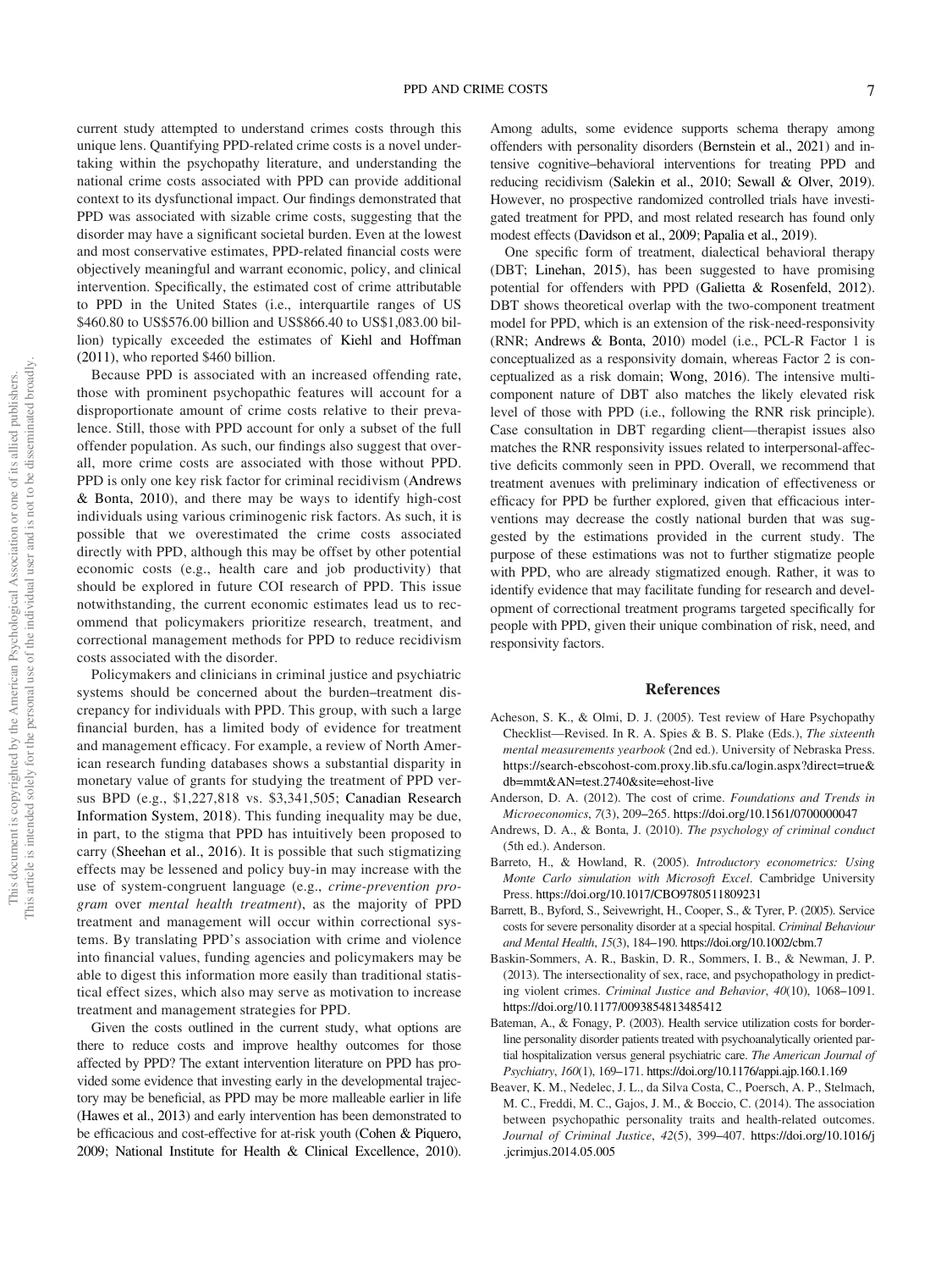- Bernstein, D. P., Keulen-de Vos, M., Clercx, M., de Vogel, V., Kersten, G. C. M., Lancel, M., Jonkers, P. P., Bogaerts, S., Slaats, M., Broers, N. J., Deenen, T. A. M., & Arntz, A. (2021). Schema therapy for violent PD offenders: A randomized clinical trial. *Psychological Medicine*. Advance online publications. https://doi.org/10.1017/S0033291721001161
- Blair, J., Mitchell, D., & Blair, K. (2005). *The psychopath, emotion, and the brain*. Blackwell Publishing.
- Blincoe, L. J., Miller, T. R., Zaloshnja, E., & Lawrence, B. A. (2015, May). *The economic and societal impact of motor vehicle crashes, 2010 (Revised)* (Report No. DOT HS 812 013). National Highway Traffic Safety Administration.
- Boccio, C. M., & Beaver, K. M. (2015). Psychopathic personality traits, intelligence, and economic success. *Journal of Forensic Psychiatry and Psychology*, *26*(4), 551–569. https://doi.org/10.1080/14789949.2015.1037330
- Canadian Research Information System. (2018). Canadian Research Information System. http://webapps.cihr-irsc.gc.ca/cris/Search?p\_language= E&p\_version=CRIS
- Chapko, M. K., Liu, C. F., Perkins, M., Li, Y. F., Fortney, J. C., & Maciejewski, M. L. (2009). Equivalence of two healthcare costing methods: Bottom-up and top-down. *Health Economics*, *18*(10), 1188–1201. https://doi.org/10.1002/hec.1422
- Chong, H. Y., Teoh, S. L., Wu, D. B.-C., Kotirum, S., Chiou, C.-F., & Chaiyakunapruk, N. (2016). Global economic burden of schizophrenia: A systematic review. *Neuropsychiatric Disease and Treatment*, *12*, 357–373. https://doi.org/10.2147/NDT.S96649
- Cleckley, H. (1941). *The mask of sanity; an attempt to reinterpret the socalled psychopathic personality*. Mosby.
- Cleckley, H. (1976). *The mask of sanity; an attempt to reinterpret the socalled psychopathic personality* (5th ed.). Mosby.
- Cohen, M. A. (1988). Pain, suffering, and jury awards: A study of the cost of crime to victims. *Law and Society Review*, *22*(3), 537–555. https://doi .org/10.2307/3053629
- Cohen, M. A. (2020). *The costs of crime and justice* (2nd ed.). Routledge. https://doi.org/10.4324/9780429431562
- Cohen, M. A., & Piquero, A. R. (2009). New evidence on the monetary value of saving a high risk youth. *Journal of Quantitative Criminology*, *25*(1), 25–49. https://doi.org/10.1007/s10940-008-9057-3
- Coid, J., & Ullrich, S. (2010). Antisocial personality disorder is on a continuum with psychopathy. *Comprehensive Psychiatry*, *51*(4), 426–433. https://doi.org/10.1016/j.comppsych.2009.09.006
- Cooke, D. J., Hart, S. D., Logan, C., & Michie, C. (2012). Explicating the construct of psychopathy: Development and validation of a conceptual model, the comprehensive assessment of psychopathic personality (CAPP). *International Journal of Forensic Mental Health*, *11*(4), 242–252. https://doi.org/10.1080/14999013.2012.746759
- Costello, T. H., Smith, S. F., Bowes, S. M., Riley, S., Berns, G. S., & Lilienfeld, S. O. (2019). Risky business: Psychopathy, framing effects, and financial outcomes. *Journal of Research in Personality*, *78*, 125–132. https://doi.org/10.1016/j.jrp.2018.11.006
- Davidson, K. M., Tyrer, P., Tata, P., Cooke, D., Gumley, A., Ford, I., Walker, A., Bezlyak, V., Seivewright, H., Robertson, H., & Crawford, M. J. (2009). Cognitive behaviour therapy for violent men with antisocial personality disorder in the community: An exploratory randomized controlled trial. *Psychological Medicine*, *39*(4), 569–577. https://doi .org/10.1017/S0033291708004066
- DeLisi, M., Reidy, D. E., Heirigs, M. H., Tostlebe, J. J., & Vaughn, M. G. (2018). Psychopathic costs: A monetization study of the fiscal toll of psychopathy features among institutionalized delinquents. *Journal of Criminal Psychology*, *8*(2), 112–124. https://doi.org/10.1108/JCP-07-2017-0031
- Douglas, K. S. (2018). *Risk reduction among provincial offenders*. Unpublished raw data.
- Dobrescu, A., Bhandari, A., Sutherland, G., & Dinh, T. (2017, October). *The costs of tobacco use in Canada, 2012*. The Conference Board of Canada. https://www.canada.ca/content/dam/hc-sc/documents/services/publications/

healthy-living/costs-tobacco-use-canada-2012/Costs-of-Tobacco-Use-in -Canada-2012-eng.pdf

- Douglas, K. S., Herbozo, S., Poythress, N. G., Belfrage, H., & Edens, J. F. (2006). Psychopathy and suicide: A multisample investigation. *Psychological Services*, *3*(2), 97–116. https://doi.org/10.1037/1541-1559.3.2.97
- Easton, S., Furness, H., & Brantingham, P. (2014, October 16). *Cost of crime in Canada: 2014 report*. Retrieved from https://www .fraserinstitute.org/research/cost-crime-canada-2014-report
- Galietta, M., & Rosenfeld, B. (2012). Adapting dialectical behavior therapy (DBT) for the treatment of psychopathy. *International Journal of Forensic Mental Health*, *11*(4), 325–335. https://doi.org/10.1080/14999013 .2012.746762
- Gatner, D. T., Blanchard, A. J. E., Douglas, K. S., Lilienfeld, S. O., & Edens, J. F. (2018). Psychopathy in a multiethnic world: Investigating multiple measures of psychopathy in Hispanic, African American, and Caucasian offenders. *Assessment*, *25*(2), 206–221. https://doi.org/10 .1177/1073191116639374
- Goeree, R., Farahati, F., Burke, N., Blackhouse, G., O'Reilly, D., Pyne, J., & Tarride, J.-E. (2005). The economic burden of schizophrenia in Canada in 2004. *Current Medical Research and Opinion*, *21*(12), 2017–2028. https://doi.org/10.1185/030079905X75087
- Gunter, T. D., Chibnall, J. T., Antoniak, S. K., Philibert, R. A., & Hollenbeck, N. (2011). Predictors of suicidal ideation, suicide attempts, and self-harm without lethal intent in a community corrections sample. *Journal of Criminal Justice*, *39*(3), 238–245. https://doi.org/10.1016/j .jcrimjus.2011.02.005
- Gustavsson, A., Svensson, M., Jacobi, F., Allgulander, C., Alonso, J., Beghi, E., Dodel, R., Ekman, M., Faravelli, C., Fratiglioni, L., Gannon, B., Jones, D. H., Jennum, P., Jordanova, A., Jönsson, L., Karampampa, K., Knapp, M., Kobelt, G., Kurth, T., . . . CDBE2010Study Group. (2011). Cost of disorders of the brain in Europe 2010. *European Neuropsychopharmacology*, *21*(10), 718–779., https://doi.org/10.1016/j .euroneuro.2011.08.008
- Guy, L. S., Douglas, K. S., & Hendry, M. C. (2010). The role of psychopathic personality disorder in violence risk assessments using the HCR-20. *Journal of Personality Disorders*, *24*(5), 551–580. https://doi.org/10 .1521/pedi.2010.24.5.551
- Guy, L. S., Kusaj, C., Packer, I. K., & Douglas, K. S. (2015). Influence of the HCR-20, LS/CMI, and PCL-R on decisions about parole suitability among lifers. *Law and Human Behavior*, *39*(3), 232–243. https://doi .org/10.1037/lhb0000111
- Hall, J., Caleo, S., Stevenson, J., & Meares, R. (2001). An Economic analysis of psychotherapy for borderline personality disorder patients. *Journal of Mental Health Policy and Economics*, *4*(1), 3–8. https://psycnet .apa.org/record/2002-06288-003
- Hare, R. D. (1991). *The Hare Psychopathy Checklist*—*Revised manual*. Multi-Health Systems.
- Hare, R. D. (1999). Psychopathy as a risk factor for violence. *Psychiatric Quarterly*, *70*(3), 181–197. https://doi.org/10.1023/a:1022094925150
- Hare, R. D. (2003). *The Hare Psychopathy Checklist*—*Revised: Technical manual* (2nd ed.). Multi-Health Systems.
- Harris, A. J. R. (2001). *The Psychopathy Checklist: Screening Version: Applications with parole and probation sex offender samples* (Unpublished doctoral dissertation). Simon Fraser University.
- Harpur, T. J., & Hare, R. D. (1994). Assessment of psychopathy as a function of age. *Journal of Abnormal Psychology*, *103*(4), 604–609. https:// doi.org/10.1037/0021-843X.103.4.604
- Hart, S. D., Cox, D. N., & Hare, R. D. (1995). *The Hare Psychopathy Checklist: Screening Version (PCL:SV*). Multi-Health Systems.
- Hawes, S. W., Boccaccini, M. T., & Murrie, D. C. (2013). Psychopathy and the combination of psychopathy and sexual deviance as predictors of sexual recidivism: Meta-analytic findings using the Psychopathy Checklist—Revised. *Psychological Assessment*, *25*(1), 233–243. https:// doi.org/10.1037/a0030391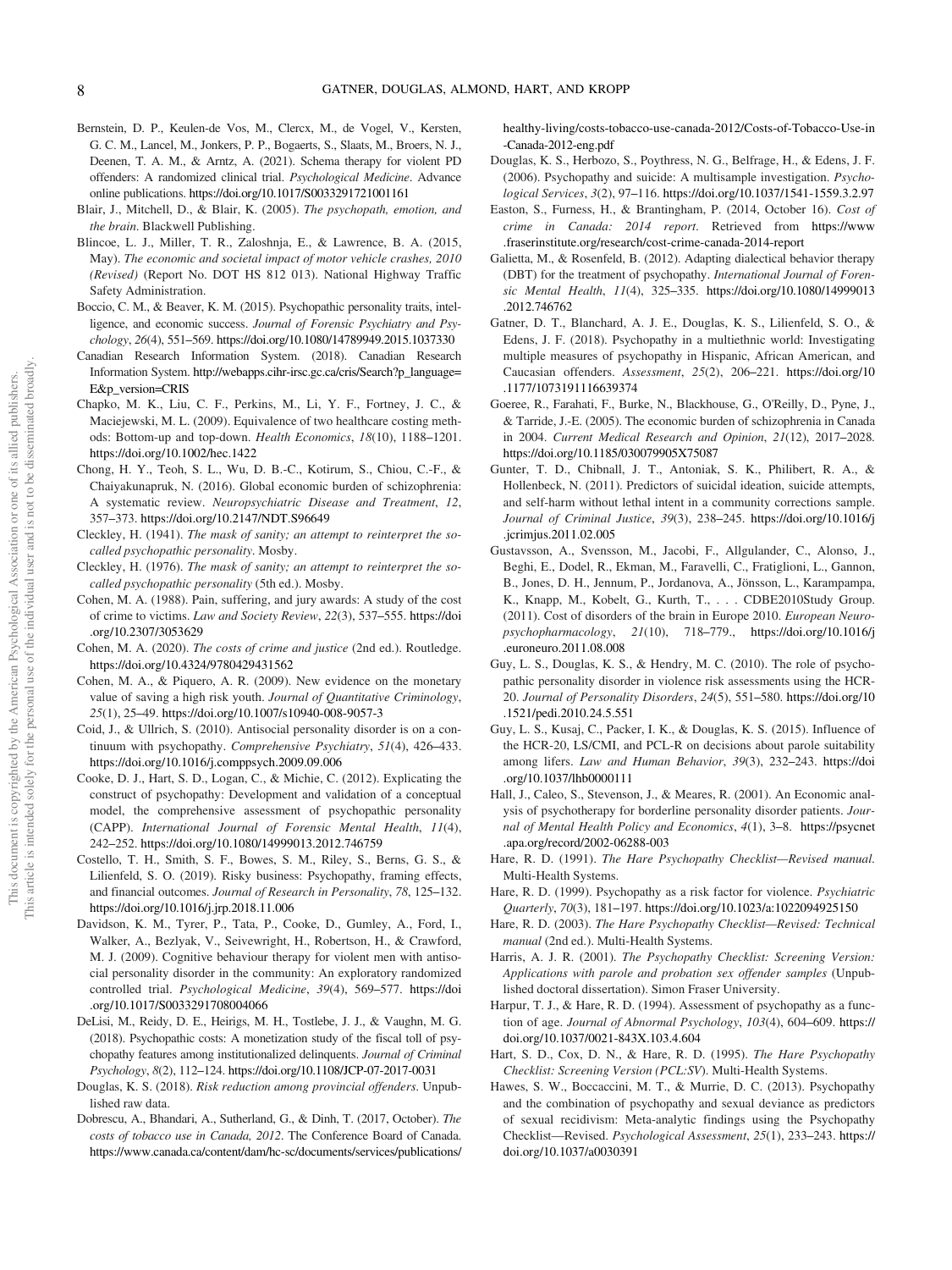- Hemphill, J. F., Hart, S. D., & Hare, R. D. (1994). Psychopathy and substance use. *Journal of Personality Disorders*, *8*(3), 169–180. https://doi .org/10.1521/pedi.1994.8.3.169
- Hörz, S., Zanarini, M. C., Frankenburg, F. R., Reich, D. B., & Fitzmaurice, G. (2010). Ten-year use of mental health services by patients with borderline personality disorder and with other axis II disorders. *Psychiatric Services*, *61*(6), 612–616. https://doi.org/10.1176/ps.2010.61.6.612
- Howard, R. C., Khalifa, N., & Duggan, C. (2014). Antisocial personality disorder comorbid with borderline pathology and psychopathy is associated with severe violence in a forensic sample. *Journal of Forensic Psychiatry and Psychology*, *25*(6), 658–672. https://doi.org/10.1080/14789949.2014 .943797
- Hunt, P., & Miles, J. N. V. (2015). An introduction to Monte Carlo simulations in criminal psychology: Applications in evaluating biased estimators for recidivism. *Journal of Criminal Psychology*, *5*(2), 149–156. https://doi.org/10.1108/JCP-02-2015-0008
- Jackson, K. J. (2016). *Validation of the risk for sexual violence protocol in adult sexual offenders* (Unpublished doctoral dissertation). Simon Fraser University.
- Jerschke, S., Meixner, K., Richter, H., & Bohus, M. (1998). Zur Behandlungsgeschichte und Versorgungssituation von Patientinnen mit Borderline-Persönlichkeitsstörung in der Bundesrepublik Deutschland [The treatment history of patients with borderline personality disorder in the Republic of Germany]. *Fortschritte Der Neurologie Psychiatrie*, *66*(12), 545–552. https://doi.org/10.1055/s-2007-995297
- Jo, C. (2014). Cost-of-illness studies: Concepts, scopes, and methods. *Clinical and Molecular Hepatology*, *20*(4), 327–337. https://doi.org/10 .3350/cmh.2014.20.4.327
- Kaeble, D., & Cowhig, M. (2018). *Correctional Populations in the United States, 2016. Bureau of Justice Statistics Research Report* (NCJ No. 251211). Bureau of Justice Statistics.
- Kiehl, K. A., & Hoffman, M. B. (2011). The criminal psychopath: History, neuroscience, treatment, and economics. *Jurimetrics*, *51*, 355–397.
- Kiehl, K. A., & Sinnott-Armstrong, W. P. (2013). Introduction. In K. A. Kiehl & W. P. Sinnott-Armstrong (Eds.), *Handbook on psychopathy and law* (pp. 1–2). Oxford University Press.
- Leistico, A. M., Salekin, R. T., DeCoster, J., & Rogers, R. (2008). A largescale meta-analysis relating the hare measures of psychopathy to antisocial conduct. *Law and Human Behavior*, *32*(1), 28–45. https://doi.org/10 .1007/s10979-007-9096-6
- Linehan, M. M. (2015). *DBT skills training manual*. Guilford Press Publications.
- Malakieh, J. (2018). *Adult and youth correctional statistics in Canada, 2016/2017*. https://www150.statcan.gc.ca/n1/pub/85-002-x/2018001/arti cle/54972-eng.htm#a1
- Maraun, M. D., & Hart, S. D. (2016). The taxonic latent structure and taxometrics in forensic mental health. *Psychological Reports*, *119*(2), 450–486. https://doi.org/10.1177/0033294116662443
- McGrath, J., Saha, S., Chant, D., & Welham, J. (2008). Schizophrenia: A concise overview of incidence, prevalence, and mortality. *Epidemiologic Reviews*, *30*(1), 67–76. https://doi.org/10.1093/epirev/mxn001
- Miller, J. D., Dir, A., Gentile, B., Wilson, L., Pryor, L. R., & Campbell, W. K. (2010). Searching for a vulnerable dark triad: Comparing Factor 2 psychopathy, vulnerable narcissism, and borderline personality disorder. *Journal of Personality*, *78*(5), 1529–1564. https://doi.org/10.1111/j.1467 -6494.2010.00660.x
- Mullins-Sweatt, S. N. (2013). Conceptual and empirical support for the clinical utility of five-factor model personality disorder diagnosis. In T. A. Widiger & P. J. Costa (Eds.), *Personality disorders and the fivefactor model of personality* (pp. 311–324). American Psychological Association. https://doi.org/10.1037/13939-020
- Mun, J. (2008). *Advanced analytical models: Over 800 models and 300 applications from the Basel II Accord to Wall Street and beyond:*

*Appendix C: Understanding and choosing the right probability distributions*. Wiley.

- Murray, C. J., Lopez, A. D., Black, R., Mathers, C. D., Shibuya, K., Ezzati, M., Salomon, J. A., Michaud, C. M., Walker, N., & Vos, T. (2007). Global burden of disease 2005: Call for collaborators. *Lancet*, *370*(9582), 109–110. https://doi.org/10.1016/S0140-6736(07)61064-2
- National Institute for Health & Clinical Excellence. (2010). *Antisocial personality disorder: Treatment, management, prevention* (National Clinical Practice Guideline Number 77). The British Psychological Society.
- Oldham, J. M. (2006). Borderline personality disorder and suicidality. *The American Journal of Psychiatry*, *163*(1), 20–26. https://doi.org/10.1176/ appi.ajp.163.1.20
- Olver, M. E., & Wong, S. C. P. (2015). Short- and long-term recidivism prediction of the PCL-R and the effects of age: A 24-year follow-up. *Personality Disorders: Theory, Research, and Treatment*, *6*(1), 97–105. https://doi.org/10.1037/per0000095
- Palmer, S., Davidson, K., Tyrer, P., Gumley, A., Tata, P., Norrie, J., Murray, H., & Seivewright, H. (2006). The cost-effectiveness of cognitive behavior therapy for borderline personality disorder: Results from the BOSCOT trial. *Journal of Personality Disorders*, *20*(5), 466–481. https://doi.org/10.1521/pedi.2006.20.5.466
- Papalia, N., Spivak, B., Daffern, M., & Ogloff, J. R. P. (2019). A metaanalytic review of the efficacy of psychological treatments for violent offenders in correctional and forensic mental health settings. *Clinical Psychology: Science and Practice*, *26*(2), Article e12282. https://doi .org/10.1111/cpsp.12282
- Parachute. (2015). *The cost of injury in Canada*. Parachute.
- Powers, M. J. (1920). The industrial cost of the psychopathic employee. *Mental Hygiene*, *4*, 932–939. https://search-ebscohost-com.proxy.lib.sfu .ca/login.aspx?direct=true&db=psyh&AN=1926-05080-001&site=ehost-live
- Pauli, M., Essemyr, K., Sörman, K., Howner, K., Gustavsson, P., & Liljeberg, J. (2018). Gendered expressions of psychopathy: Correctional staffs' perceptions of the CAPP and CABP models. *International Journal of Forensic Mental Health*, *17*(2), 97–110. https://doi.org/10.1080/ 14999013.2018.1431337
- Porter, S., Birt, A. R., & Boer, D. P. (2001). Investigation of the criminal and conditional release profiles of Canadian federal offenders as a function of psychopathy and age. *Law and Human Behavior*, *25*(6), 647–661. https://doi.org/10.1023/A:1012710424821
- Reidy, D. E., Kearns, M. C., DeGue, S., Lilienfeld, S. O., Massetti, G., & Kiehl, K. A. (2015). Why psychopathy matters: Implications for public health and violence prevention. *Aggression and Violent Behavior*, *24*, 214–225. https://doi.org/10.1016/j.avb.2015.05.018
- Rice, M. E., & Harris, G. T. (2005). Comparing effect sizes in follow-up studies: ROC area, Cohen's *d*, and *r*. *Law and Human Behavior*, *29*(5), 615–620. https://doi.org/10.1007/s10979-005-6832-7
- Saha, S., Chant, D., Welham, J., & McGrath, J. (2005). A systematic review of the prevalence of schizophrenia. *PLoS Medicine*, *2*(5), Article e141. https://doi.org/10.1371/journal.pmed.0020141
- Salekin, R. T., Rogers, R., & Sewell, K. W. (1996). A review and metaanalysis of the Psychopathy Checklist and Psychopathy Checklist—Revised: Predictive validity of dangerousness. *Clinical Psychology: Science and Practice*, *3*(3), 203–215. https://doi.org/10.1111/j.1468-2850 .1996.tb00071.x
- Salekin, R. T., Worley, C., & Grimes, R. D. (2010). Treatment of psychopathy: A review and brief introduction to the mental model approach for psychopathy. *Behavioral Sciences and the Law*, *28*(2), 235–266. https:// doi.org/10.1002/bsl.928
- Salomon, J. A., Vos, T., Hogan, D. R., Gagnon, M., Naghavi, M., Mokdad, A., Begum, N., Shah, R., Karyana, M., Kosen, S., Farje, M. R., Moncada, G., Dutta, A., Sazawal, S., Dyer, A., Seiler, J., Aboyans, V., Baker, L., Baxter, A., . . . Jonas, J. B. (2012). Common values in assessing health outcomes from disease and injury: Disability weights